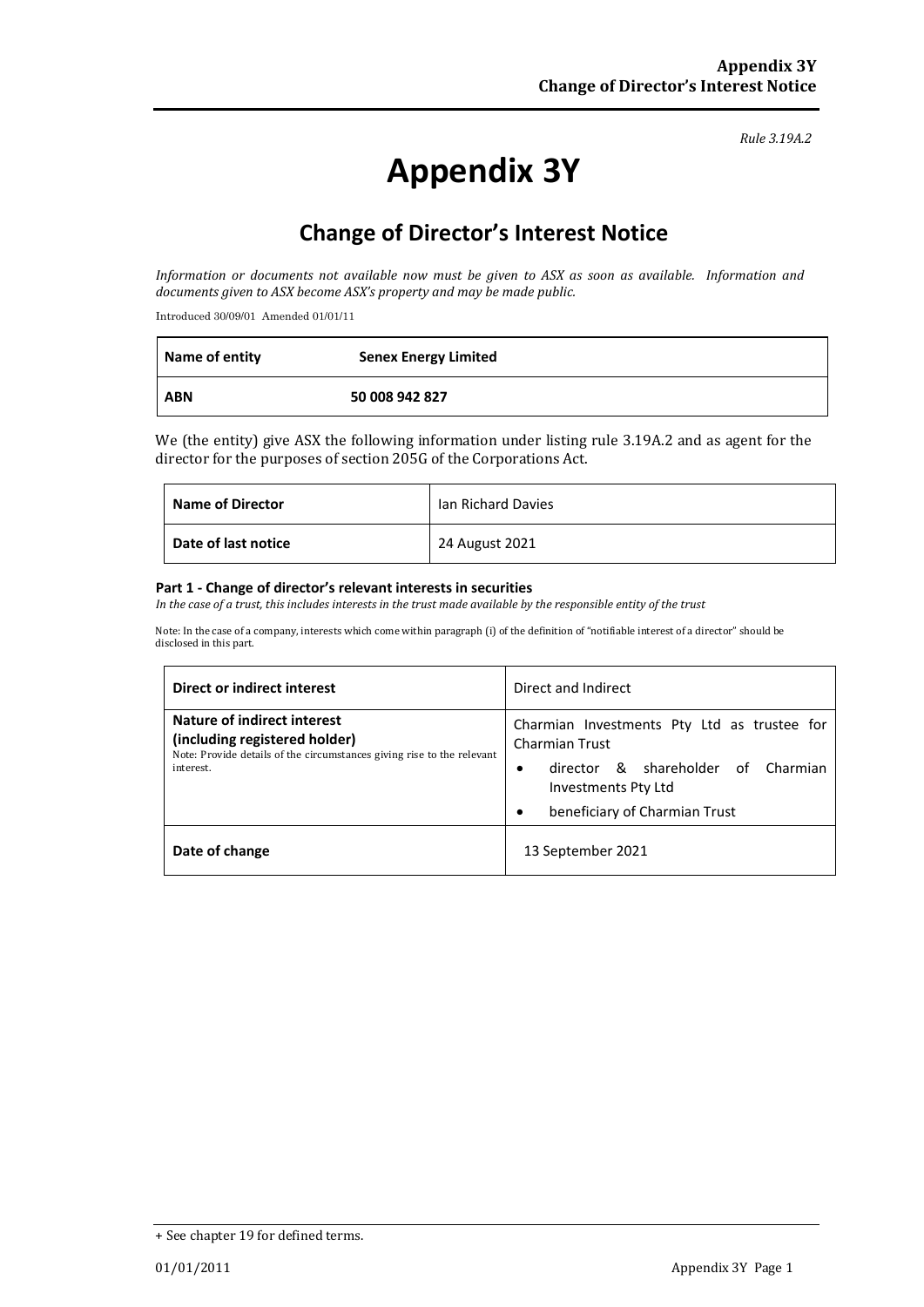| No. of securities held prior to<br>change:                                                                                                                                     |                                                  |  |
|--------------------------------------------------------------------------------------------------------------------------------------------------------------------------------|--------------------------------------------------|--|
| Ian Davies (direct)                                                                                                                                                            | 1,507,368 Rights (unvested)                      |  |
|                                                                                                                                                                                | Nil Rights (vested but not exercised)            |  |
|                                                                                                                                                                                |                                                  |  |
|                                                                                                                                                                                | 325,921 SARs (vested but not exercised)          |  |
| <b>Charmian Investments Pty Ltd as</b><br>trustee for Charmian Trust                                                                                                           | 700,284 ordinary fully paid shares               |  |
| <b>Charmian Super Pty Ltd</b>                                                                                                                                                  | 109,375 ordinary fully paid shares               |  |
| <b>Class</b>                                                                                                                                                                   | Rights                                           |  |
| <b>Number acquired</b>                                                                                                                                                         | 221,740 Rights vested                            |  |
| <b>Number disposed</b>                                                                                                                                                         | 9,239 Rights lapsed                              |  |
| <b>Value/Consideration</b>                                                                                                                                                     | Nil                                              |  |
| Note: If consideration is non-cash, provide details<br>and estimated valuation                                                                                                 |                                                  |  |
| No. of securities held after change:                                                                                                                                           |                                                  |  |
| Ian Davies (direct)                                                                                                                                                            | 1,276,389 Rights (unvested)                      |  |
|                                                                                                                                                                                | 221,740 Rights (vested but not exercised)        |  |
|                                                                                                                                                                                | 325,921 SARs (vested but not exercised)          |  |
| Charmian Investments Pty Ltd as<br>trustee for Charmian Trust                                                                                                                  | 700,284 ordinary fully paid shares               |  |
| <b>Charmian Super Pty Ltd</b>                                                                                                                                                  | 109,375 ordinary fully paid shares               |  |
| Nature of change<br>Example: on-market trade, off-market trade,<br>exercise of options, issue of securities under<br>dividend reinvestment plan, participation in buy-<br>back | Rights vested and lapsed on board determination. |  |

<sup>+</sup> See chapter 19 for defined terms.